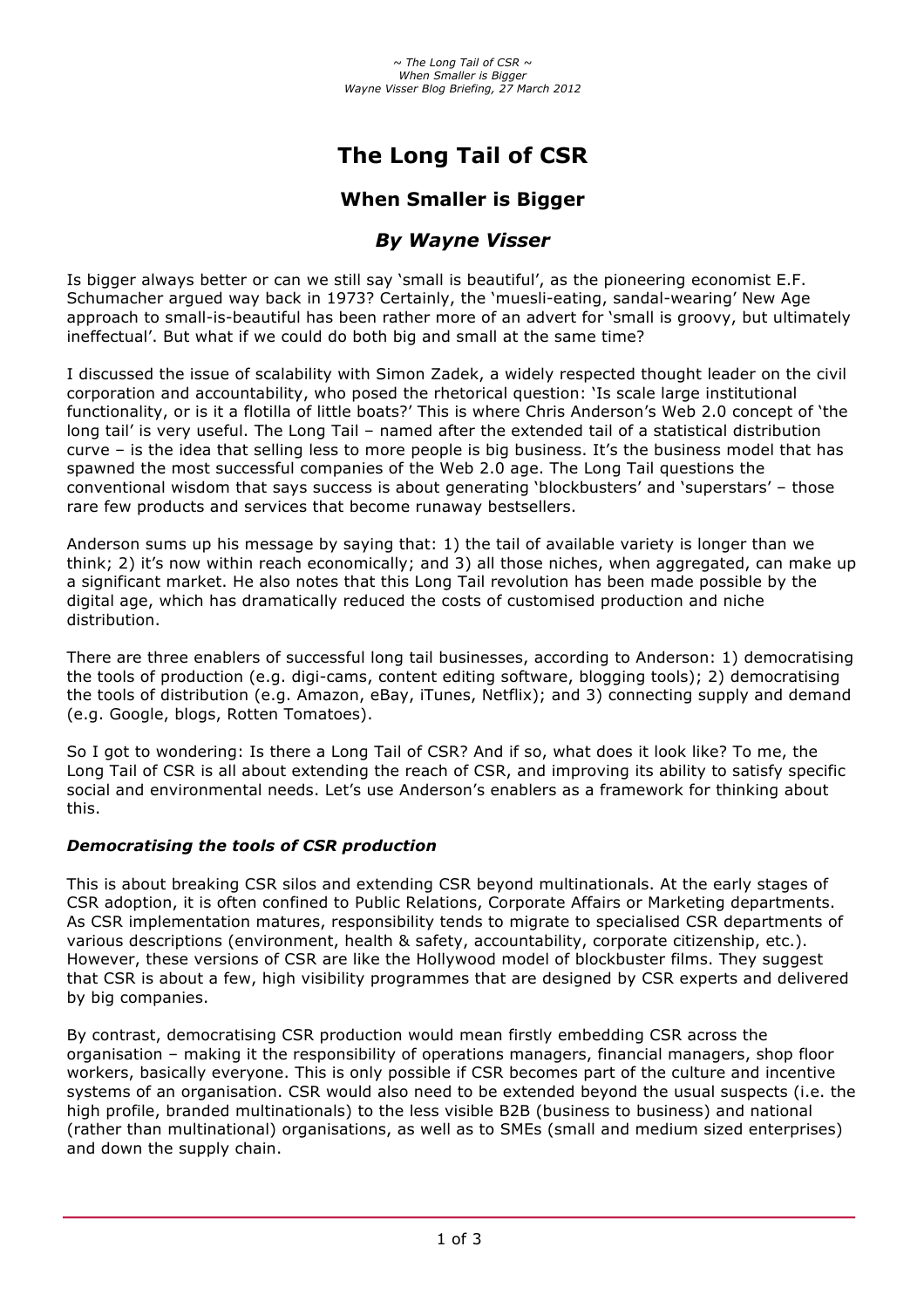### *Democratising the tools of CSR distribution*

To date, CSR has mainly be 'distributed' via a few select projects – typically philanthropic or charitable activities – in which the company offers its help to the 'less fortunate masses'. Usually, the nature and scope of CSR activities is determined top-down and offered as a fairly undifferentiated 'service', e.g. Nike might decide to focus on sponsoring sports teams, events and celebrities and Coca Cola might choose water as its key CSR issue. The most common delivery mechanisms are money (sponsorship and other forms of charity), or for the more advanced companies, adhering to generic CSR codes and standards.

By contrast, democratising the tools of CSR distribution should include allowing staff to participate in CSR delivery through volunteer programmes, and developing more geographically tailored and sector-specific CSR codes and standards, such as the Roundtable on Sustainable Palm Oil, or the Global Reporting Initiative guidelines for HIV/Aids reporting. Beyond this, embracing Bottom of the Pyramid (BOP) markets and supporting social entrepreneurs will allow the reach of CSR to be extended so that the needs of formerly unserved or underserved people can be met.

#### *Connecting CSR Supply and Demand*

Traditionally, CSR has been offered in the form of grants by multinational head-offices, who control the budget and set the criteria by which prospective philanthropic projects should be selected. For the more advanced companies, this has been extended to adherence by their operations to corporate codes of CSR practice and communicating this through CSR reports. Demand has typically come from community groups applying to corporate foundations for funding, or NGOs taking an activist approach to demanding improved CSR practices.

By contrast, connecting the Long Tail of CSR supply and demand will rely increasingly on crosssector partnerships, multi-stakeholder groups, social media and crowdsourcing. For example, Rio Tinto works with the World Conservation Union to identify biodiversity needs and satisfy them through appropriate CSR activities. Companies may also use extended stakeholder networks of community groups, social entrepreneurs and microcredit enterprises to better match their capacity to make a positive impact among those who can most benefit, as BP is doing with smokeless stoves in India and SC Johnson is doing with cleaning products in Kenya.

Hence, applying the Long Tail concept to CSR requires a different way of thinking about how CSR is generated, delivered and managed. It means making CSR a more inclusive and embedded process within the company, and a more diverse and far-reaching set of activities outside the company. It also means creating meaningful stakeholder partnerships to ensure that the right kinds of CSR benefit the right groups of people, where and when they need it. The Long Tail in a nutshell, according to Anderson, is: 'culture unfiltered by scarcity'. By extension, the Long Tail of CSR in a nutshell is: 'responsibility liberated by collaboration'.

*Part 8 of 13 in Wayne Visser's Age of Responsibility Blog Series for 3BL Media.*

#### **Article reference**

Visser, W. (2012) The Long Tail of CSR: When Smaller is Bigger, *Wayne Visser Blog Briefing*, 27 March 2012.

#### **Source**

Extracted and adapted from Visser, W. (2011) *The Age of Responsibility: CSR 2.0 and the New DNA of Business*. London: Wiley.